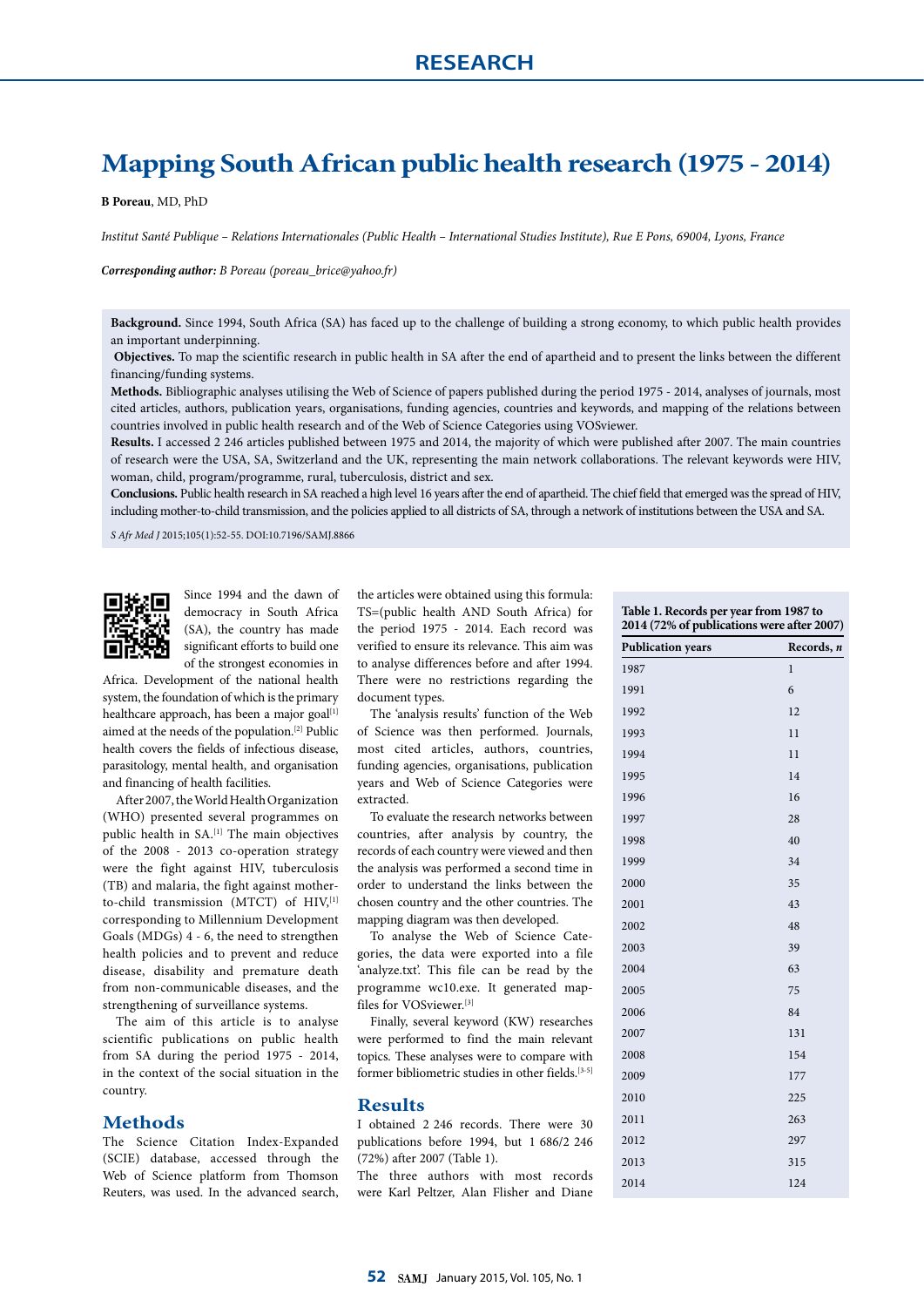McIntyre, all three of whom were attached to SA academic institutions. The main journals were the *South African Medical Journal*  (146/2 246), *AIDS* (89/2 246), *BMC Public Health* (64/2 246), *PLoS One* (50/2 246), *Tropical Medicine and International Health* (37/2 246) and the *Bulletin of the World Health Organization* (36/2 246).

The main research funding agencies were Wellcome Trust (UK, 55 records), the National Institutes of Health (USA, 37 records) and the National Research Foundation of South Africa (SA, 28 records) (Table 2). The UK, the USA and the European Union, as well as SA, are involved in financing public health research in SA.

The three most represented institutions in SA were the University of Cape Town (362/2 246), the University of the Witwatersrand (264/2 246) and the University of KwaZulu-Natal (152/2 246).

The ten main countries involved were SA (1 246/2 246), the USA (669/2 246), the UK (395/2 246), Switzerland (130/2 246), Australia (101/2 246), Canada (94/2 246), France (93/2 246), Belgium (81/2 246), the Netherlands (69/2 246) and Kenya (55/2 246).

The networks between the main countries were mapped (Fig. 1). The scientific network concerning SA public health research, with the main countries involved, is described. The main arrow/link is between SA and the USA (with 236 records of 1 246 linked to SA) as the most important collaboration. The second most important collaboration is between SA and the UK (186/1 246). Finally, the diagram illustrates three other important networks: SA-Switzerland (51/1 246), SA-Australia (48/1 246) and SA-Belgium  $(50/1, 246)$ 

Keyword analysis revealed the terms HIV (907/2 246 records), programme(s) and program(s) (638/2 246 records), woman (women) (466/2 246), child(ren) (438/2 246), rural (360/2 246), tuberculosis (269/2 246), district (209/2 246), sex (187/2 246), environment (131/ 2 246), malaria (121/2 246), mental health (118/2 246 records) and violence (102/2 246).

Finally, VOSviewer was used to map the Web of Science Categories (Fig. 2). The most important categories were Public, Environmental and Occupational Health, Infectious Diseases and Social Sciences Biomedical.

# **Discussion**

According to my analysis, the majority of public health studies were undertaken in the post-apartheid era,  $[6-7]$  very few having been published before 1994. At the end of the 1990s and in the first years of the 2000s, the themes were those found in this survey.



*Fig. 1. Scientific networks in South African public health research and the main countries involved.*



*Fig. 2. Web of Science Categories mapped with VOSviewer. The most important categories are Public Environmental Occupational, Infectious Diseases and Social Sciences Biomedical.*

| Table 2. Funding agencies*               |            |  |
|------------------------------------------|------------|--|
| <b>Funding agencies</b>                  | Records, n |  |
| Wellcome Trust                           | 55         |  |
| National Institutes of Health            | 37         |  |
| National Research Foundation             | 28         |  |
| Bill and Melinda Gates Foundation        | 28         |  |
| Medical Research Council of South Africa | 15         |  |
| European Commission                      | 11         |  |
| Department of Health in South Africa     | 10         |  |
| European Union                           | 10         |  |
| National Institute of Mental Health      | 10         |  |
|                                          | Continued  |  |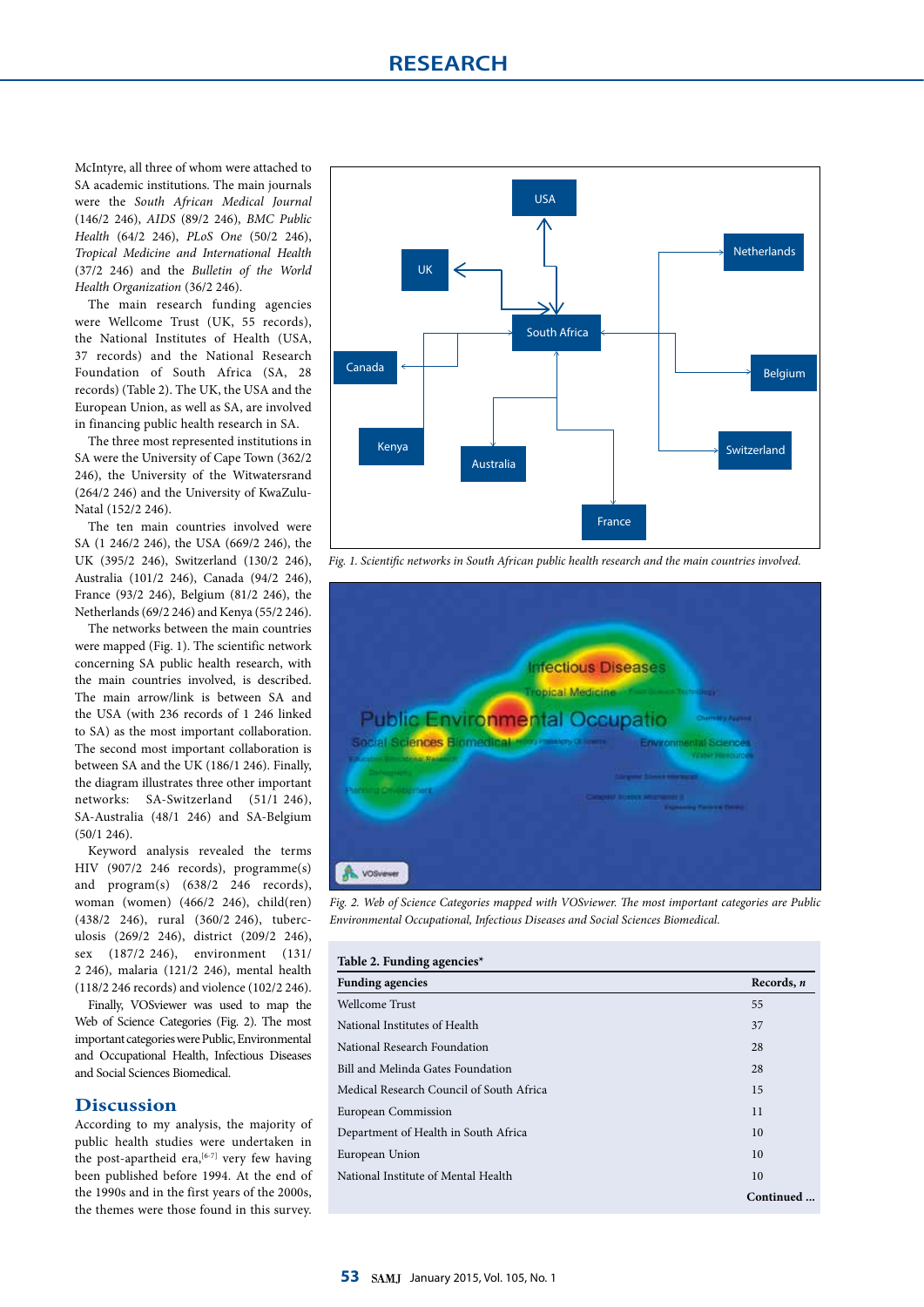| <b>Funding agencies</b><br>Records, n<br>National Research Foundation South Africa<br>10<br>World Health Organization<br>10<br><b>WHO</b><br>9<br>Canadian Institutes of Health Research<br>8<br>National Institute of Allergy and Infectious Diseases<br>8<br><b>USAID</b><br>8<br>Atlantic Philanthropies<br>7<br>GlaxoSmithKline<br>7<br>Medical Research Council South Africa<br>7<br>South African Department of Health<br>7<br>United States Agency for International Development<br>7<br>United States Agency for International Development USAID<br>7<br>University of the Witwatersrand<br>7<br>US National Institutes of Health<br>7<br>Water Research Commission WRC of South Africa<br>7<br>Doris Duke Charitable Foundation<br>6<br>Fogarty International Center<br>6<br>Fogarty International Center National Institutes of Health<br>6<br>Irish Aid<br>6<br>National Institutes of Health NIH<br>6<br>National Research Foundation NRF<br>6<br>National Research Foundation NRF of South Africa<br>6<br>6<br>United States National Institute on Aging<br><b>Bristol Myers Squibb</b><br>5<br><b>CDC</b><br>5<br>Centers for Disease Control and Prevention<br>5<br>Education Trust Fund of Nigeria<br>5<br>FAS<br>5<br>National Department of Health<br>5<br>Stellenbosch University<br>5<br>Swedish Council for Working Life and Social Research<br>C<br>Swiss National Science Foundation<br>5<br>UK Medical Research Council<br>5<br>University of Fort Hare<br>5<br>Wellcome Trust London UK<br>5<br>Andrew W Mellon Foundation<br>$\overline{4}$<br><b>AUSAID</b><br>$\overline{4}$<br><b>CNPQ</b><br>4<br>Department for International Development<br>$\overline{4}$<br>Human Sciences Research Council South Africa<br>$\overline{4}$<br>International Development and Research Centre<br>$\overline{4}$<br>International Development Research Centre<br>4<br>John D and Catherine T MacArthur Foundation<br>$\overline{4}$<br>National Institute of Allergy and Infectious Diseases NIAID<br>$\overline{4}$<br>National Institute of Mental Health NIMH<br>$\overline{4}$ | Table 2. (continued) Funding agencies* |  |
|---------------------------------------------------------------------------------------------------------------------------------------------------------------------------------------------------------------------------------------------------------------------------------------------------------------------------------------------------------------------------------------------------------------------------------------------------------------------------------------------------------------------------------------------------------------------------------------------------------------------------------------------------------------------------------------------------------------------------------------------------------------------------------------------------------------------------------------------------------------------------------------------------------------------------------------------------------------------------------------------------------------------------------------------------------------------------------------------------------------------------------------------------------------------------------------------------------------------------------------------------------------------------------------------------------------------------------------------------------------------------------------------------------------------------------------------------------------------------------------------------------------------------------------------------------------------------------------------------------------------------------------------------------------------------------------------------------------------------------------------------------------------------------------------------------------------------------------------------------------------------------------------------------------------------------------------------------------------------------------------------------------------------------------------------------------------------------------------------|----------------------------------------|--|
|                                                                                                                                                                                                                                                                                                                                                                                                                                                                                                                                                                                                                                                                                                                                                                                                                                                                                                                                                                                                                                                                                                                                                                                                                                                                                                                                                                                                                                                                                                                                                                                                                                                                                                                                                                                                                                                                                                                                                                                                                                                                                                   |                                        |  |
|                                                                                                                                                                                                                                                                                                                                                                                                                                                                                                                                                                                                                                                                                                                                                                                                                                                                                                                                                                                                                                                                                                                                                                                                                                                                                                                                                                                                                                                                                                                                                                                                                                                                                                                                                                                                                                                                                                                                                                                                                                                                                                   |                                        |  |
|                                                                                                                                                                                                                                                                                                                                                                                                                                                                                                                                                                                                                                                                                                                                                                                                                                                                                                                                                                                                                                                                                                                                                                                                                                                                                                                                                                                                                                                                                                                                                                                                                                                                                                                                                                                                                                                                                                                                                                                                                                                                                                   |                                        |  |
|                                                                                                                                                                                                                                                                                                                                                                                                                                                                                                                                                                                                                                                                                                                                                                                                                                                                                                                                                                                                                                                                                                                                                                                                                                                                                                                                                                                                                                                                                                                                                                                                                                                                                                                                                                                                                                                                                                                                                                                                                                                                                                   |                                        |  |
|                                                                                                                                                                                                                                                                                                                                                                                                                                                                                                                                                                                                                                                                                                                                                                                                                                                                                                                                                                                                                                                                                                                                                                                                                                                                                                                                                                                                                                                                                                                                                                                                                                                                                                                                                                                                                                                                                                                                                                                                                                                                                                   |                                        |  |
|                                                                                                                                                                                                                                                                                                                                                                                                                                                                                                                                                                                                                                                                                                                                                                                                                                                                                                                                                                                                                                                                                                                                                                                                                                                                                                                                                                                                                                                                                                                                                                                                                                                                                                                                                                                                                                                                                                                                                                                                                                                                                                   |                                        |  |
|                                                                                                                                                                                                                                                                                                                                                                                                                                                                                                                                                                                                                                                                                                                                                                                                                                                                                                                                                                                                                                                                                                                                                                                                                                                                                                                                                                                                                                                                                                                                                                                                                                                                                                                                                                                                                                                                                                                                                                                                                                                                                                   |                                        |  |
|                                                                                                                                                                                                                                                                                                                                                                                                                                                                                                                                                                                                                                                                                                                                                                                                                                                                                                                                                                                                                                                                                                                                                                                                                                                                                                                                                                                                                                                                                                                                                                                                                                                                                                                                                                                                                                                                                                                                                                                                                                                                                                   |                                        |  |
|                                                                                                                                                                                                                                                                                                                                                                                                                                                                                                                                                                                                                                                                                                                                                                                                                                                                                                                                                                                                                                                                                                                                                                                                                                                                                                                                                                                                                                                                                                                                                                                                                                                                                                                                                                                                                                                                                                                                                                                                                                                                                                   |                                        |  |
|                                                                                                                                                                                                                                                                                                                                                                                                                                                                                                                                                                                                                                                                                                                                                                                                                                                                                                                                                                                                                                                                                                                                                                                                                                                                                                                                                                                                                                                                                                                                                                                                                                                                                                                                                                                                                                                                                                                                                                                                                                                                                                   |                                        |  |
|                                                                                                                                                                                                                                                                                                                                                                                                                                                                                                                                                                                                                                                                                                                                                                                                                                                                                                                                                                                                                                                                                                                                                                                                                                                                                                                                                                                                                                                                                                                                                                                                                                                                                                                                                                                                                                                                                                                                                                                                                                                                                                   |                                        |  |
|                                                                                                                                                                                                                                                                                                                                                                                                                                                                                                                                                                                                                                                                                                                                                                                                                                                                                                                                                                                                                                                                                                                                                                                                                                                                                                                                                                                                                                                                                                                                                                                                                                                                                                                                                                                                                                                                                                                                                                                                                                                                                                   |                                        |  |
|                                                                                                                                                                                                                                                                                                                                                                                                                                                                                                                                                                                                                                                                                                                                                                                                                                                                                                                                                                                                                                                                                                                                                                                                                                                                                                                                                                                                                                                                                                                                                                                                                                                                                                                                                                                                                                                                                                                                                                                                                                                                                                   |                                        |  |
|                                                                                                                                                                                                                                                                                                                                                                                                                                                                                                                                                                                                                                                                                                                                                                                                                                                                                                                                                                                                                                                                                                                                                                                                                                                                                                                                                                                                                                                                                                                                                                                                                                                                                                                                                                                                                                                                                                                                                                                                                                                                                                   |                                        |  |
|                                                                                                                                                                                                                                                                                                                                                                                                                                                                                                                                                                                                                                                                                                                                                                                                                                                                                                                                                                                                                                                                                                                                                                                                                                                                                                                                                                                                                                                                                                                                                                                                                                                                                                                                                                                                                                                                                                                                                                                                                                                                                                   |                                        |  |
| Continued                                                                                                                                                                                                                                                                                                                                                                                                                                                                                                                                                                                                                                                                                                                                                                                                                                                                                                                                                                                                                                                                                                                                                                                                                                                                                                                                                                                                                                                                                                                                                                                                                                                                                                                                                                                                                                                                                                                                                                                                                                                                                         |                                        |  |
|                                                                                                                                                                                                                                                                                                                                                                                                                                                                                                                                                                                                                                                                                                                                                                                                                                                                                                                                                                                                                                                                                                                                                                                                                                                                                                                                                                                                                                                                                                                                                                                                                                                                                                                                                                                                                                                                                                                                                                                                                                                                                                   |                                        |  |
|                                                                                                                                                                                                                                                                                                                                                                                                                                                                                                                                                                                                                                                                                                                                                                                                                                                                                                                                                                                                                                                                                                                                                                                                                                                                                                                                                                                                                                                                                                                                                                                                                                                                                                                                                                                                                                                                                                                                                                                                                                                                                                   |                                        |  |
|                                                                                                                                                                                                                                                                                                                                                                                                                                                                                                                                                                                                                                                                                                                                                                                                                                                                                                                                                                                                                                                                                                                                                                                                                                                                                                                                                                                                                                                                                                                                                                                                                                                                                                                                                                                                                                                                                                                                                                                                                                                                                                   |                                        |  |
|                                                                                                                                                                                                                                                                                                                                                                                                                                                                                                                                                                                                                                                                                                                                                                                                                                                                                                                                                                                                                                                                                                                                                                                                                                                                                                                                                                                                                                                                                                                                                                                                                                                                                                                                                                                                                                                                                                                                                                                                                                                                                                   |                                        |  |
|                                                                                                                                                                                                                                                                                                                                                                                                                                                                                                                                                                                                                                                                                                                                                                                                                                                                                                                                                                                                                                                                                                                                                                                                                                                                                                                                                                                                                                                                                                                                                                                                                                                                                                                                                                                                                                                                                                                                                                                                                                                                                                   |                                        |  |
|                                                                                                                                                                                                                                                                                                                                                                                                                                                                                                                                                                                                                                                                                                                                                                                                                                                                                                                                                                                                                                                                                                                                                                                                                                                                                                                                                                                                                                                                                                                                                                                                                                                                                                                                                                                                                                                                                                                                                                                                                                                                                                   |                                        |  |
|                                                                                                                                                                                                                                                                                                                                                                                                                                                                                                                                                                                                                                                                                                                                                                                                                                                                                                                                                                                                                                                                                                                                                                                                                                                                                                                                                                                                                                                                                                                                                                                                                                                                                                                                                                                                                                                                                                                                                                                                                                                                                                   |                                        |  |
|                                                                                                                                                                                                                                                                                                                                                                                                                                                                                                                                                                                                                                                                                                                                                                                                                                                                                                                                                                                                                                                                                                                                                                                                                                                                                                                                                                                                                                                                                                                                                                                                                                                                                                                                                                                                                                                                                                                                                                                                                                                                                                   |                                        |  |
|                                                                                                                                                                                                                                                                                                                                                                                                                                                                                                                                                                                                                                                                                                                                                                                                                                                                                                                                                                                                                                                                                                                                                                                                                                                                                                                                                                                                                                                                                                                                                                                                                                                                                                                                                                                                                                                                                                                                                                                                                                                                                                   |                                        |  |
|                                                                                                                                                                                                                                                                                                                                                                                                                                                                                                                                                                                                                                                                                                                                                                                                                                                                                                                                                                                                                                                                                                                                                                                                                                                                                                                                                                                                                                                                                                                                                                                                                                                                                                                                                                                                                                                                                                                                                                                                                                                                                                   |                                        |  |
|                                                                                                                                                                                                                                                                                                                                                                                                                                                                                                                                                                                                                                                                                                                                                                                                                                                                                                                                                                                                                                                                                                                                                                                                                                                                                                                                                                                                                                                                                                                                                                                                                                                                                                                                                                                                                                                                                                                                                                                                                                                                                                   |                                        |  |
|                                                                                                                                                                                                                                                                                                                                                                                                                                                                                                                                                                                                                                                                                                                                                                                                                                                                                                                                                                                                                                                                                                                                                                                                                                                                                                                                                                                                                                                                                                                                                                                                                                                                                                                                                                                                                                                                                                                                                                                                                                                                                                   |                                        |  |
|                                                                                                                                                                                                                                                                                                                                                                                                                                                                                                                                                                                                                                                                                                                                                                                                                                                                                                                                                                                                                                                                                                                                                                                                                                                                                                                                                                                                                                                                                                                                                                                                                                                                                                                                                                                                                                                                                                                                                                                                                                                                                                   |                                        |  |
|                                                                                                                                                                                                                                                                                                                                                                                                                                                                                                                                                                                                                                                                                                                                                                                                                                                                                                                                                                                                                                                                                                                                                                                                                                                                                                                                                                                                                                                                                                                                                                                                                                                                                                                                                                                                                                                                                                                                                                                                                                                                                                   |                                        |  |
|                                                                                                                                                                                                                                                                                                                                                                                                                                                                                                                                                                                                                                                                                                                                                                                                                                                                                                                                                                                                                                                                                                                                                                                                                                                                                                                                                                                                                                                                                                                                                                                                                                                                                                                                                                                                                                                                                                                                                                                                                                                                                                   |                                        |  |
|                                                                                                                                                                                                                                                                                                                                                                                                                                                                                                                                                                                                                                                                                                                                                                                                                                                                                                                                                                                                                                                                                                                                                                                                                                                                                                                                                                                                                                                                                                                                                                                                                                                                                                                                                                                                                                                                                                                                                                                                                                                                                                   |                                        |  |
|                                                                                                                                                                                                                                                                                                                                                                                                                                                                                                                                                                                                                                                                                                                                                                                                                                                                                                                                                                                                                                                                                                                                                                                                                                                                                                                                                                                                                                                                                                                                                                                                                                                                                                                                                                                                                                                                                                                                                                                                                                                                                                   |                                        |  |
|                                                                                                                                                                                                                                                                                                                                                                                                                                                                                                                                                                                                                                                                                                                                                                                                                                                                                                                                                                                                                                                                                                                                                                                                                                                                                                                                                                                                                                                                                                                                                                                                                                                                                                                                                                                                                                                                                                                                                                                                                                                                                                   |                                        |  |
|                                                                                                                                                                                                                                                                                                                                                                                                                                                                                                                                                                                                                                                                                                                                                                                                                                                                                                                                                                                                                                                                                                                                                                                                                                                                                                                                                                                                                                                                                                                                                                                                                                                                                                                                                                                                                                                                                                                                                                                                                                                                                                   |                                        |  |
|                                                                                                                                                                                                                                                                                                                                                                                                                                                                                                                                                                                                                                                                                                                                                                                                                                                                                                                                                                                                                                                                                                                                                                                                                                                                                                                                                                                                                                                                                                                                                                                                                                                                                                                                                                                                                                                                                                                                                                                                                                                                                                   |                                        |  |
|                                                                                                                                                                                                                                                                                                                                                                                                                                                                                                                                                                                                                                                                                                                                                                                                                                                                                                                                                                                                                                                                                                                                                                                                                                                                                                                                                                                                                                                                                                                                                                                                                                                                                                                                                                                                                                                                                                                                                                                                                                                                                                   |                                        |  |
|                                                                                                                                                                                                                                                                                                                                                                                                                                                                                                                                                                                                                                                                                                                                                                                                                                                                                                                                                                                                                                                                                                                                                                                                                                                                                                                                                                                                                                                                                                                                                                                                                                                                                                                                                                                                                                                                                                                                                                                                                                                                                                   |                                        |  |
|                                                                                                                                                                                                                                                                                                                                                                                                                                                                                                                                                                                                                                                                                                                                                                                                                                                                                                                                                                                                                                                                                                                                                                                                                                                                                                                                                                                                                                                                                                                                                                                                                                                                                                                                                                                                                                                                                                                                                                                                                                                                                                   |                                        |  |
|                                                                                                                                                                                                                                                                                                                                                                                                                                                                                                                                                                                                                                                                                                                                                                                                                                                                                                                                                                                                                                                                                                                                                                                                                                                                                                                                                                                                                                                                                                                                                                                                                                                                                                                                                                                                                                                                                                                                                                                                                                                                                                   |                                        |  |
|                                                                                                                                                                                                                                                                                                                                                                                                                                                                                                                                                                                                                                                                                                                                                                                                                                                                                                                                                                                                                                                                                                                                                                                                                                                                                                                                                                                                                                                                                                                                                                                                                                                                                                                                                                                                                                                                                                                                                                                                                                                                                                   |                                        |  |
|                                                                                                                                                                                                                                                                                                                                                                                                                                                                                                                                                                                                                                                                                                                                                                                                                                                                                                                                                                                                                                                                                                                                                                                                                                                                                                                                                                                                                                                                                                                                                                                                                                                                                                                                                                                                                                                                                                                                                                                                                                                                                                   |                                        |  |
|                                                                                                                                                                                                                                                                                                                                                                                                                                                                                                                                                                                                                                                                                                                                                                                                                                                                                                                                                                                                                                                                                                                                                                                                                                                                                                                                                                                                                                                                                                                                                                                                                                                                                                                                                                                                                                                                                                                                                                                                                                                                                                   |                                        |  |
|                                                                                                                                                                                                                                                                                                                                                                                                                                                                                                                                                                                                                                                                                                                                                                                                                                                                                                                                                                                                                                                                                                                                                                                                                                                                                                                                                                                                                                                                                                                                                                                                                                                                                                                                                                                                                                                                                                                                                                                                                                                                                                   |                                        |  |
|                                                                                                                                                                                                                                                                                                                                                                                                                                                                                                                                                                                                                                                                                                                                                                                                                                                                                                                                                                                                                                                                                                                                                                                                                                                                                                                                                                                                                                                                                                                                                                                                                                                                                                                                                                                                                                                                                                                                                                                                                                                                                                   |                                        |  |
|                                                                                                                                                                                                                                                                                                                                                                                                                                                                                                                                                                                                                                                                                                                                                                                                                                                                                                                                                                                                                                                                                                                                                                                                                                                                                                                                                                                                                                                                                                                                                                                                                                                                                                                                                                                                                                                                                                                                                                                                                                                                                                   |                                        |  |
|                                                                                                                                                                                                                                                                                                                                                                                                                                                                                                                                                                                                                                                                                                                                                                                                                                                                                                                                                                                                                                                                                                                                                                                                                                                                                                                                                                                                                                                                                                                                                                                                                                                                                                                                                                                                                                                                                                                                                                                                                                                                                                   |                                        |  |

HIV was prevalent in SA public health policy,[8] and furthermore corresponded to MDG 6 (combat HIV/AIDS, malaria and other diseases).

The WHO focused on five objectives in SA in order to promote the MDGs.<sup>[1]</sup> In this context, the main topics in this analysis were HIV, malaria, TB and mental health. This WHO emphasis in 2008 - 2013 corresponded to an increase in relevant public health publications (Table 1). The major collaboration was between the USA and SA (Fig. 1), while national public health policies were also significant. The National Department of Health (NDoH) developed the Negotiated Service Delivery Agreement 2010 - 2014,<sup>[2]</sup> with four main objectives: increased life expectancy; reduction in maternal and child mortality rates (corresponding to MDGs 4 and 5); combating HIV and AIDS and decreasing the burden of disease from TB (corresponding to MDG 6); and strengthening health system effectiveness. The involvement of the NDoH, and more generally the other government departments in the realm of public health, was greater than similar involvement in other African countries.[9] This corresponds with the results of my analysis: the three most represented organisations, as well as the three authors most cited, were South African. Moreover, the National Research Foundation of South Africa was a major funding agency (Table 2).

This analysis demonstrated that the main field of public health concerned HIV spread and MTCT, so that new programmes were developed to address this transmission.[8]

I suggest that other public health issues, such as those in the field of mental health, might have been better represented. I noticed that the Mental Health Care Act No. 17 of 2002<sup>[2]</sup> aimed to provide a legal framework for mental health and in particular the management of patients in mental health institutions, with emphasis on human rights. This Act corresponded to an increase in publications on mental health and raised questions about the mental health structures in  $SA.$ <sup>[10-11]</sup>

Finally, the Web of Science Category Public, Environmental and Occupational Health was dominant, [11] with national policies correctly having had this focus (Fig. 2), reflecting the reality that SA remains an unequal society, with a Gini coefficient of 0.65 in 2011.[2]

# **Study limitations**

The SCIE database provided the means for me to undertake this study. I acknowledge the limitation that, as a consequence, only publications appearing in this